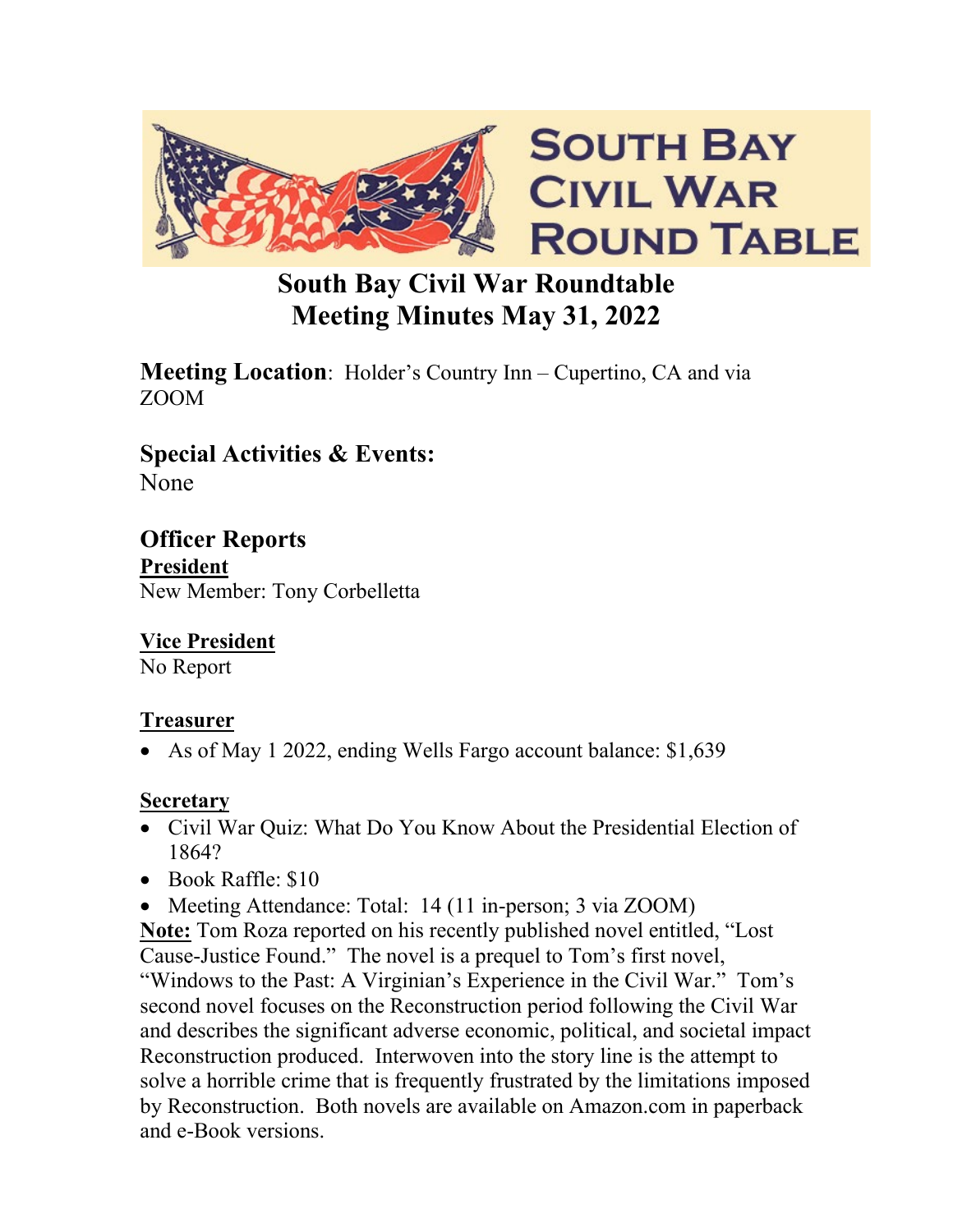#### **Preservation**

No Report

### **Historian**

• Provided a report on religious ministries that served during the Civil War

# **This Day in the Civil War: May 31st**

**1861**: Federal troops, having abandoned posts in Indian Territory, arrive at Ft Leavenworth KS, having been led by Jesse Chisholm along the Chisholm Trail. The Confederacy names Gen Beauregard to command all forces on the Alexandria Line, which includes all northern Virginia. In Missouri, Generals Lyon and Blair, authorized by Lincoln, relieve General Harney of duty **1862**: McClellan has one corps north of the Chickahominy River and two corps south of this river. Joe Johnston attacks the two-south corps at Fair Oaks (also known as Seven Pines). The Rebel drive is stopped when Gen Sumner, not waiting for McClellan's order, moves his corps into the battle. Johnston is wounded; the next day, command of the Army of Northern Virginia is given to Robert E Lee

**1863**: There is a small action on James Island, South Carolina. A skirmish at Warrenton WV. Jefferson Davis discusses army appointments and disposition of units with Robert E Lee. Davis fears worst for Vicksburg MS **1864**: At Cold Harbor, Grant attempts to maneuver his lines around Lee's right flank; Lee adjusts his lines accordingly. On the James River, the USS Commodore Perry, Acting Lt Amos Foster commanding, is hit 6 times while dueling with Confederate artillery on the riverbank

**1865**: Scattered engagements in Johnson County Missouri. In Texas, for most of the rest of 1865, the Federal Army will continue operations against former Confederates who are now waging guerilla warfare. In Florida, a federal military expedition. Operates from Barrancas to Apalachicola

### **Other Topics**

### **The Meaning of Memorial Day: Abby Eller**

- For most Americans, Memorial Day means an enjoyable three-day weekend: picnics, BBQs, store sales and so on; this is a good thing
- Even so, we owe it to ourselves not to forget the original meaning of Memorial Day. To commemorate those in service to our country, who risked death, and met death, to defend what America stands for. What those in other countries hope America continues to stand for.
- In the words of one George Gordon: We are fit to entertain great hopes only as we cherish great memories.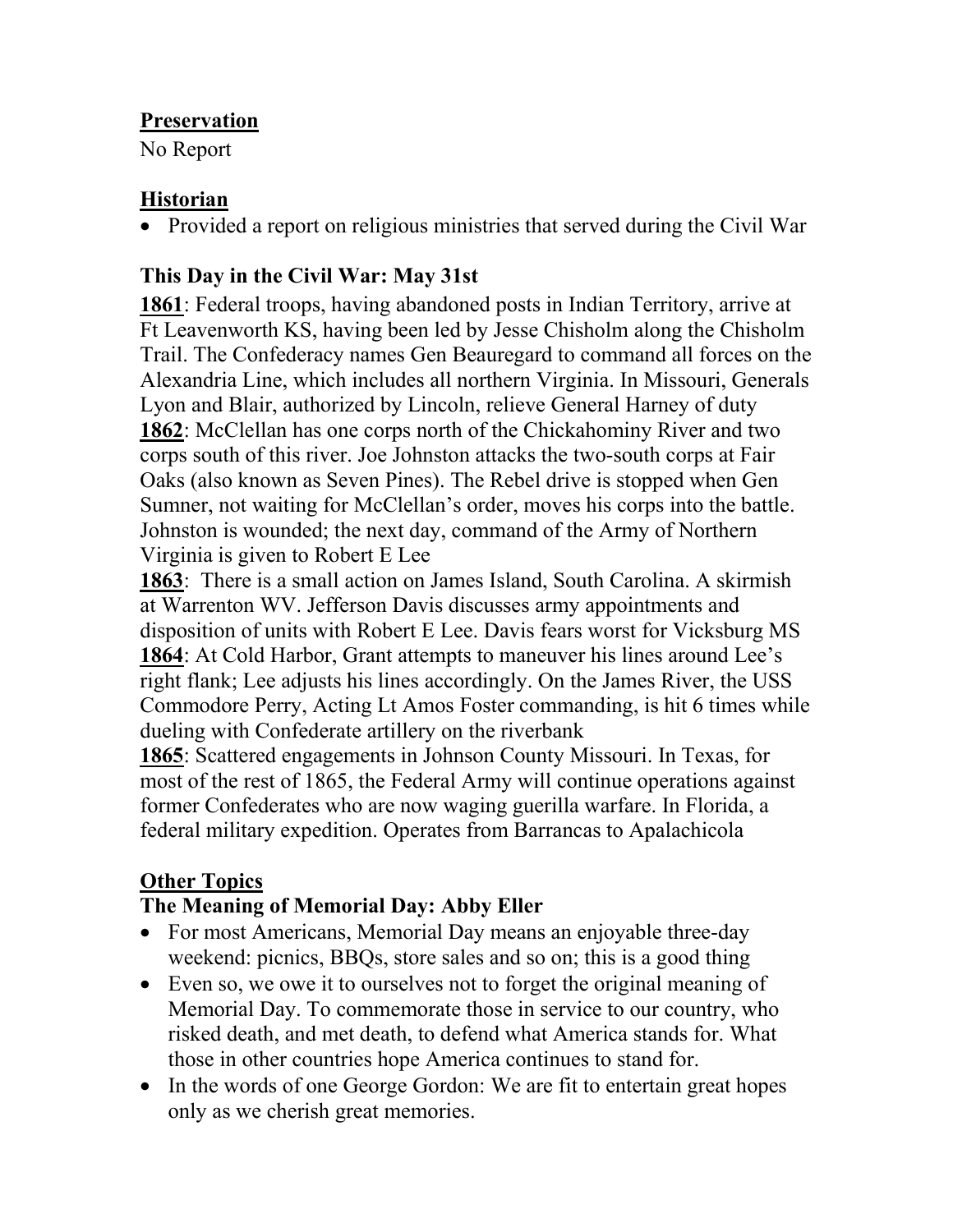- From the poet Ada Jackson: They gave their safety for our own, For us they fought and bled and died.
- And from the poet Joyce Kilmer: What matters Death, if Freedom be not dead?/ No flags are free, if Freedom's flag be furled./Who fights for freedom, goes with joyful tread,/ To meet the fires of Hell against him hurled.
- And as well, let's honor the suffering of those who grieved their loss.
- Lincoln had this to say, in a letter to a Mrs. Bixby:
	- Dear Madam: I have been shown in the files of the War Dept a statement of the Adjutant General of Massachusetts, that you are the mother of five sons who have died gloriously on the field of battle.
	- I feel how weak and fruitless must be any words of mine which should attempt to beguile you from the grief of a loss so overwhelming.
	- But I cannot refrain from tendering to you the consolation that may be found in the thanks of the Republic they died to save. I pray that our heavenly Father may assuage the anguish of your bereavement, and leave you only the cherished memory of the loved and lost, and the solemn pride that must be yours to have laid so costly a sacrifice upon the altar of freedom.
- In conclusion, I would like to pause, read, and reflect on the most famous words ever spoken by Lincoln. He spoke them in a particular time and place; I think what he says transcends time and place, and says so well why we should remember the original purpose of Memorial Day:

#### **THE GETTYSBURG ADDRESS**

- Four score and seven years ago our fathers brought forth on this continent a new nation, conceived in liberty, and dedicated to the proposition that all men are created equal.
- Now we are engaged in a great civil war, testing whether that nation, or any nation so conceived and so dedicated, can long endure.
- We are met on a great battlefield of that war. We have come to dedicate a portion of that field as a final resting place for those who have given their lives that that nation might live. It is altogether fitting and proper that we should do this.
- But in a larger sense, we cannot dedicate, we cannot consecrate, we cannot hallow this ground. The brave men, living and dead, who struggled here have consecrated it, far above our poor power to add or detract.
- The world will little note, nor long remember what we say here, but it can never forget what they did here. It is for us the living, rather, to be dedicated here to the unfinished work which they who fought here have thus far so nobly advanced.